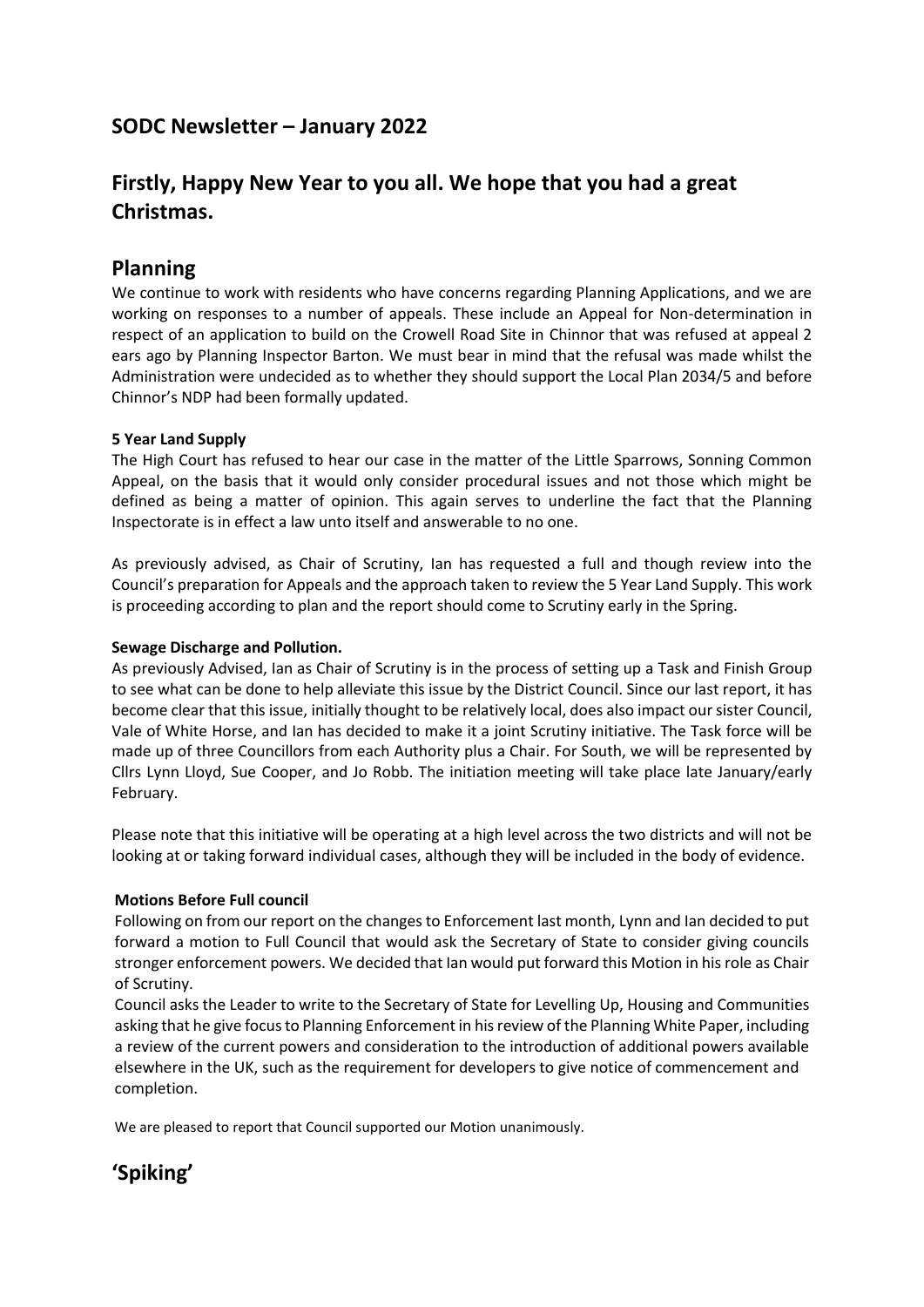Last month re wrote about spiking and we understand that there were a number of instances in the county over the Christmas and New year festivities. Whilst the party season is ending, the risk is still there and being spiked with alcohol or drugs can make you and yours seriously vulnerable.

For that reason we repeat that if you have any concerns, please take a look a[t the Talk to Frank website](https://ebtk.co.uk/click/U0JrbEZhcExKL2R6WjJ1WFVTQWt6OVd6aFlrenFGNk5rWk5GQnFjSDlKTDAzOGN3R1BDNlRMOFFKRUNpMG91OHdZZVI/UUIwcUVlTkw) which has some great tips on staying safe and what to do if you think you or a friend has been spiked. <https://www.talktofrank.com/> We believe that everyone deserves to feel safe while out enjoying time with friends.

### **Safer Streets**

We've just launched an online survey aimed at helping to make areas of Abingdon and Didcot safer at night and want to hear from anyone who has felt unsafe in either town on a night out, or when returning there after an evening out elsewhere.

Our Community Safety officers are working with Oxford City Council who have been awarded £426,000 from the Government's Safer Streets scheme to introduce measures to help prevent violence against women and girls travelling in and out of Oxford at night. Didcot and Abingdon have been included in this project as they are two of the main areas revellers return to after nights out in Oxford.

Any feedback provided will help to identify where measures could be introduced to help keep people safe.

To have their say, residents can complete our online survey at **[southandvale.gov.uk/saferstreets](https://ebtk.co.uk/click/U0JrbEZhcExJZkJ6WjJ1WFVTQWtoc0N6M1lrejhRT1doWXRHRTZZRjhKTDIwY2MwR091N1Y3RklKQTYzeDVDazNKdVRlLzU1/UlJ3ckZnPT0)**. Responses are open until midnight on Friday 14 January.

## **CoVID 19 and Omicron - Reminder**

CoVID has changed the way in which we work with more virtual meetings and a reduced office footprint needed due to council officers working from home. Just as we thought that things were easing the Omicron variant has reared its head and alongside our county council colleagues and health partners we are urging residents to take all the precautions they can to reach the Christmas period free of Covid-19. Getting vaccinated and boosted remain the best ways for residents to reduce the chance of becoming severely ill with Covid, and boosters should now be available to everyone over 18 years. Please do stay safe.

# **Community Hub supports residents with calls and supermarket vouchers**

#### **- reminder**

We've seen an increase in requests for support from our Community Hub team. For the month of November, we've handled 217 enquires resulting in 11 food parcels and 56 referrals for further support. We've also called 242 residents to offer help and made 163 follow up calls to those who had received a test and trace payment as a result of needing to self-isolate. A total of £17,500 in supermarket vouchers has also been given to support residents self-isolating.

## **What to do if you're made aware of someone who is homeless - Reminder**

Over the Christmas and New Year period due to the very cold weather SWEP (Severe Weather Emergency Protocol) opened. This meant that emergency accommodation was made available for everyone who was homeless and/or rough sleeping. This is a situation that we expect to occur again over the next few months.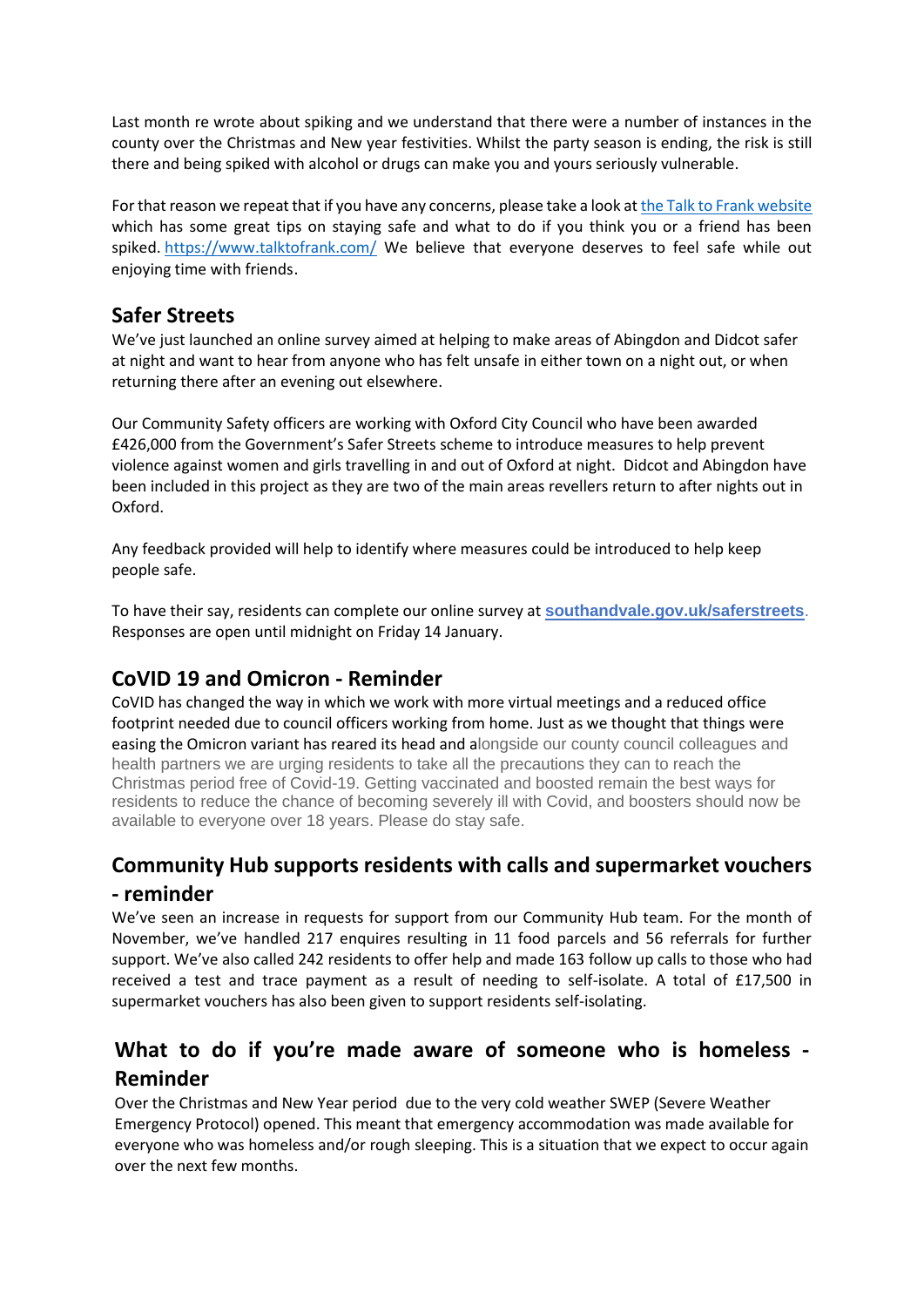On that note, if you see or are made aware of someone sleeping rough, please follow this guide about what to do:

**[South](https://ebtk.co.uk/click/U0JrbEZhcExKdkJ6WjJ1WFVTQWtoc0N6M1lrejhRT1doWXRHSGJBTzZOMzkyNTk5QXZhNlViVVNJd2Y4elpxeHg1dVNiZUpqa2N6UW5IdDJGRXZoQTFGdWNzOXBpK0dMenA4bG83dDlLTE1rT1dRT3NMNzU5R09zbHNnYnM5WEhtcDlO/UlJ3ckZnPT0)**

### **Latest CCTV reports**

We've just published our latest CCTV reports which detail how we have used our CCTV cameras to help keep people safe and support the police in our town centres.

Between 1 April and 30 September 2021, our CCTV operators supported 821 incidents in the Vale. They produced 62 evidence packs to help with possible court proceedings, reviewed footage on request on 40 occasions and supported 51 arrests.

For South Oxfordshire, they supported 554 incidents, produced 59 evidence packs for possible court proceedings, reviewed footage 21 times and supported 54 arrests.

For more information see our **[South](https://ebtk.co.uk/click/U0JrbEZhcExJZkJ6WjJ1WFVTQWt6OVd6aFlrenFGNktuNHBhR3FjWjZaMjAwNFlsV2VqK0RhMFhlZ3krekpheXhwM1phL3Btak1pWml6MTJDVTN0RXdweFBwSXMxN1BOazRKaW42RjdOYlZ1V1gwYXV1SGs2SDdvak1KYmxmcjJ2OEVTbXphZ1o0Y3EwL0xlNGFEdG5qQ3JJR2VtODhuMXgxSEhVQllLaVB3TTl2MD0/UlJ3ckZnPT0)** CCTV reports.

#### **Reminder - Parking Enforcement**

As Councillors will be aware, the County Council has now taken over enforcement from the Police, effective from the 1st November 2021. We understand that this is now active, although for the first few months, people parking will be given reminders that in future they will receive fines.

#### **Grants**

The second round of our Councillor Capital Grants Scheme for 2021 drew to a close and we are pleased to be able to report that we have been able to support Chinnor Village Centre with the refurbishment of the conservatory, the Community Church with the Garden of Contemplation, Sydenham Parish Council with the relaunch of their newsletter and with a Speed Detection Device and we have also agreed at grant for a bench on the corner of Church Road and Church Lane to mark the Queen's Jubilee.

### **Council Tax Base 2022-2023**

One of the most important things that we have to do at the end of the calendar year is agree the Council Tax base which is used in determining how much revenue can be raised for the next financial year through Council tax. It is a largely technical matter, but we thought that you may be interested to see the figures for the communities in our Ward as they give tangible evidence of the way that we have grown over the last 12 months. If you are interested in a more in-depth explanation of the way the figures are derived, then if you download the Public Reports Pack for the Full Council of the 9<sup>th</sup> December 2021.

| Parish              | <b>Dwellings</b> | <b>Dwellings</b> | Parish<br>Tax | Parish<br>Tax | % Change |
|---------------------|------------------|------------------|---------------|---------------|----------|
|                     | 2022-23          | 2021-22          | Base 2022-23  | Base 2021-22  | on Year  |
| <b>Aston Rowant</b> | 351              | 351              | 438.8         | 434.4         | 1%       |
| Chinnor             | 3158             | 3088             | 2936.2        | 2848.5        | 3.1%     |
| Crowell             | 47               | 47               | 58.1          | 58.2          | $-0.2%$  |
| Sydenham            | 141              | 141              | 155.3         | 156.9         | $-1.0%$  |
| Towersey            | 185              | 183              | 193.5         | 189.5         | 2.1%     |